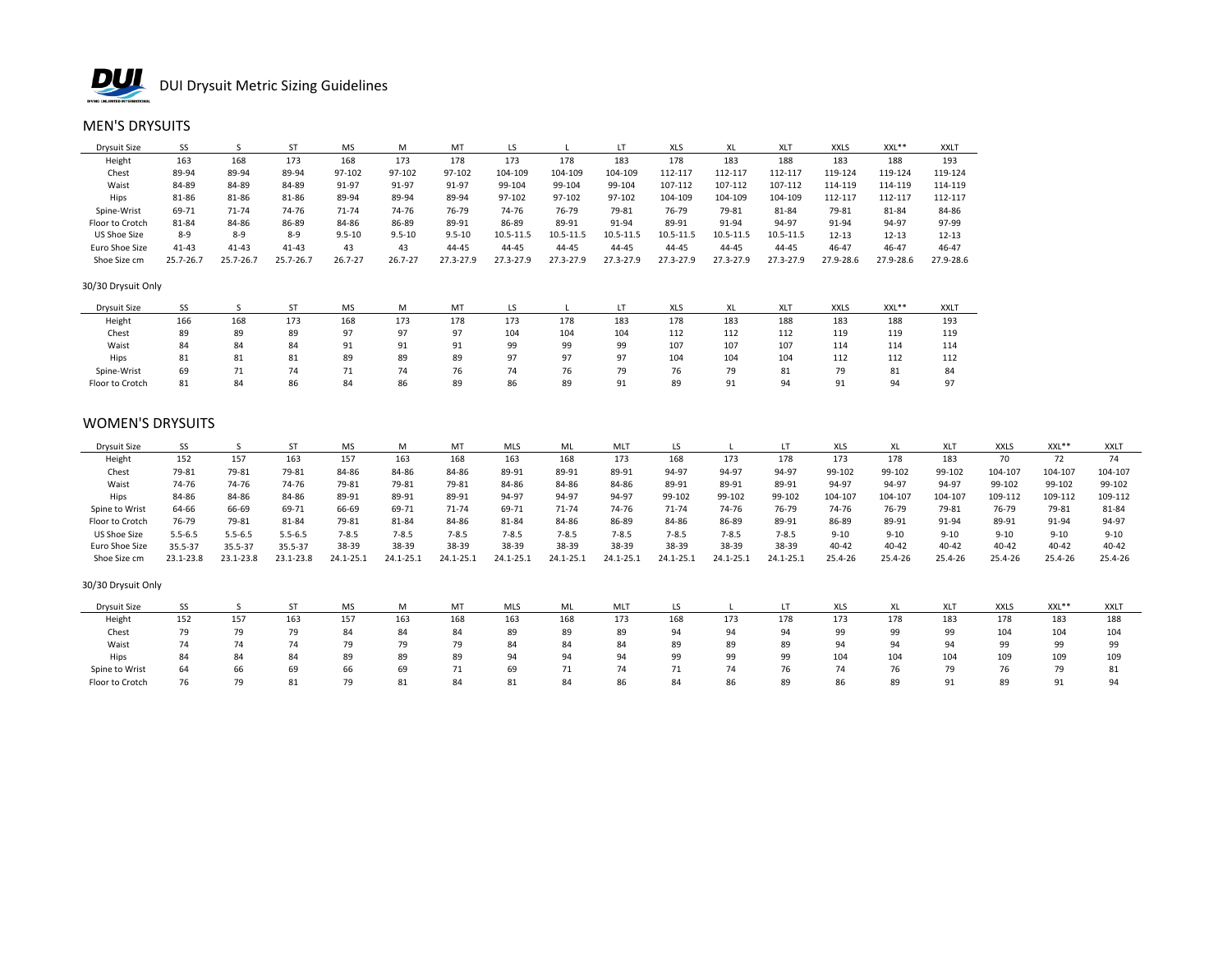# DUI DIVEWEAR SIZE GUIDELINES

## Men's Xm450

| Jumpsuit Size          | XS    | Small | Med    | Med Tall | Large   | Lg Tall | XL      | XL Tall | XXL     | 3XL     | 4XL     |
|------------------------|-------|-------|--------|----------|---------|---------|---------|---------|---------|---------|---------|
| Height                 | 163   | 168   | 173    | 178      | 178     | 183     | 183     | 188     | 188     | 188     | 188     |
| Chest                  | 81-86 | 89-94 | 97-102 | 97-102   | 104-109 | 104-109 | 112-117 | 112-117 | 119-124 | 127-132 | 135-140 |
| Waist                  | 76-79 | 84-89 | 91-97  | 91-97    | 99-102  | 99-102  | 107-112 | 107-112 | 114-119 | 122-127 | 130-135 |
| Hips                   | 74-76 | 81-86 | 89-94  | 89-94    | 97-102  | 97-102  | 104-109 | 104-109 | 112-117 | 119-124 | 127-132 |
| Spine to Wrist         | 69-71 | 71-74 | 74-76  | 76-79    | 76-79   | 79-81   | 79-81   | 81-84   | 81-84   | 81-84   | 81-84   |
| <b>Elgor to Crotch</b> | 82-84 | 84-86 | 86-89  | 89-91    | 89-91   | 91-94   | 91-94   | 94-97   | 94-97   | 94-97   | 94-97   |

#### Men's Xm250 and ActionWear Professional

| <b>Jumpsuit Size</b>   | <b>XS</b> | Small     | Med        | Large   | <b>XL</b> | <b>XXL</b> |
|------------------------|-----------|-----------|------------|---------|-----------|------------|
| <b>Height</b>          | 163       | 168       | 173        | 178     | 183       | 188        |
| Chest                  | 81-86     | 89-94     | $97 - 102$ | 104-109 | 112-117   | 119-124    |
| Waist                  | 76-79     | 84-89     | 91-97      | 99-104  | 107-112   | 114-119    |
| <b>Hips</b>            | 74-76     | 81-86     | 89-94      | 97-102  | 104-109   | 112-117    |
| Spine to Wrist         | 69-71     | $71 - 74$ | 74-76      | 76-79   | 79-81     | 81-84      |
| <b>Floor to Crotch</b> | 82-84     | 84-86     | 86-89      | 89-91   | $91 - 94$ | 94-97      |

#### Men's Polartec PowerStretch Pro and ECODiveWear

| Jumpsuit Size   | Small     | Med    | Large   | XL      | <b>XXL</b> |
|-----------------|-----------|--------|---------|---------|------------|
| Height          | 168       | 173    | 178     | 183     | 188        |
| Chest           | 89-94     | 97-102 | 104-109 | 112-117 | 119-124    |
| Waist           | 84-89     | 91-97  | 99-104  | 107-112 | 114-119    |
| Hips            | 81-86     | 89-94  | 97-102  | 104-109 | 112-117    |
| Spine to Wrist  | $71 - 74$ | 74-76  | 76-79   | 79-81   | 81-84      |
| Floor to Crotch | 84-86     | 86-89  | 89-91   | 91-94   | 94-97      |

#### Women's Polartec PowerStretch Pro

| Jumpsuit Size   | Small | Med   | ML    | Large  | XL      | <b>XXL</b> |
|-----------------|-------|-------|-------|--------|---------|------------|
| Height          | 157   | 163   | 168   | 173    | 178     | 183        |
| Chest           | 79-81 | 84-86 | 89-91 | 94-97  | 99-102  | 104-107    |
| Waist           | 74-76 | 79-81 | 84-86 | 89-91  | 94-97   | 99-102     |
| Hips            | 84-86 | 89-91 | 94-97 | 99-102 | 104-107 | 109-112    |
| Spine to Wrist  | 66-69 | 69-71 | 71-74 | 74-76  | 76-79   | 79-81      |
| Floor to Crotch | 79-81 | 81-84 | 84-86 | 86-89  | 89-91   | 91-94      |

#### Women's ECODiveWear

| Jumpsuit Size          | Small | Med   | Large  | XL      | <b>XXL</b> |
|------------------------|-------|-------|--------|---------|------------|
| Height                 | 157   | 163   | 173    | 178     | 183        |
| Chest                  | 79-81 | 84-86 | 94-97  | 99-102  | 104-107    |
| Waist                  | 74-76 | 79-81 | 89-91  | 94-97   | 99-102     |
| Hips                   | 84-86 | 89-91 | 99-102 | 104-107 | 109-112    |
| Spine to Wrist         | 66-69 | 69-71 | 74-76  | 76-79   | 79-81      |
| <b>Floor to Crotch</b> | 79-81 | 81-84 | 86-89  | 89-91   | 91-94      |